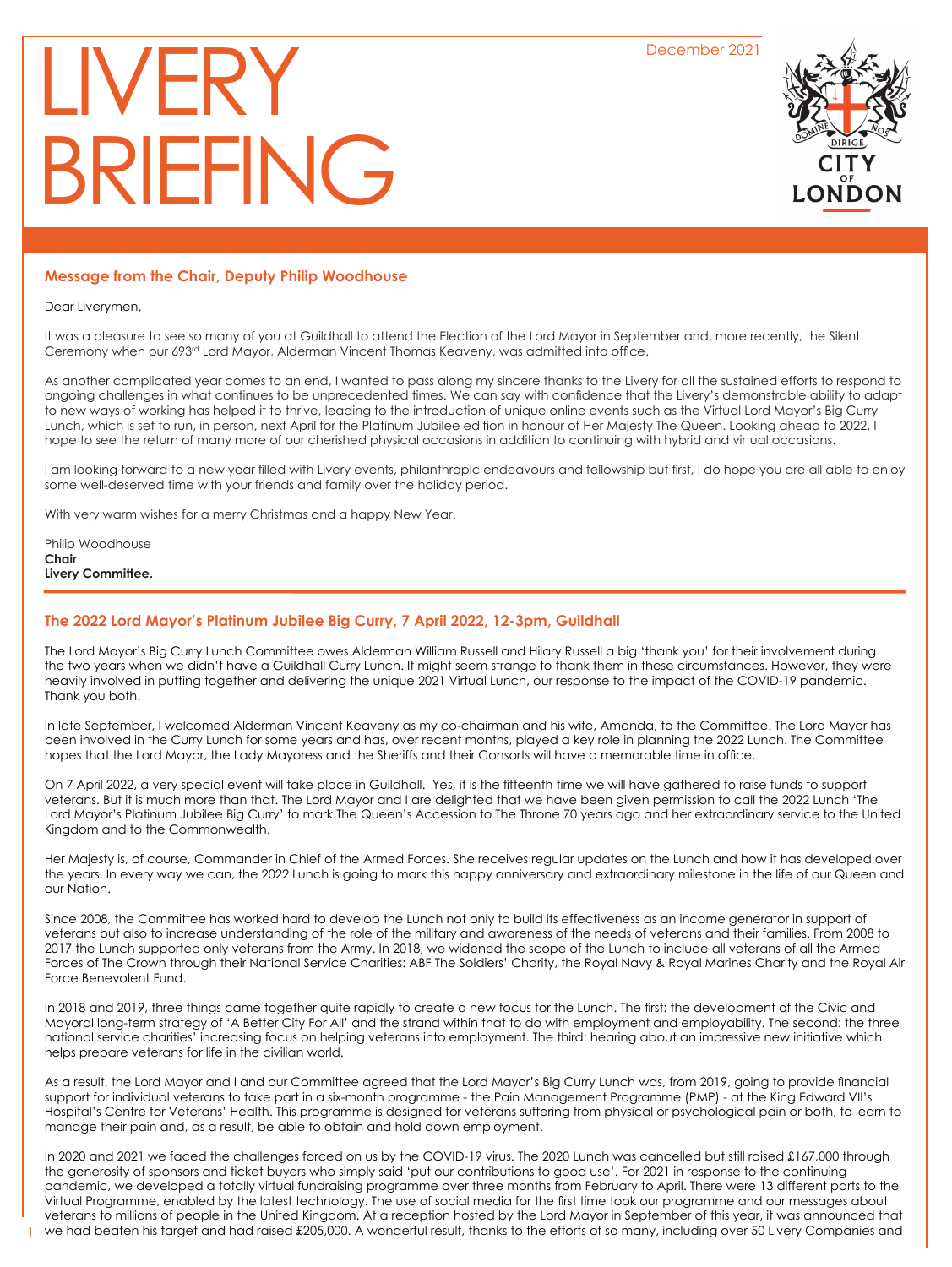some very generous sponsors from the business community. Thank you all. That means that, over the last three years, we have been able to fund 54 veterans through the PMP. In total, the Committee has handed over £2.55m to the three national service charities since 2008.

These are still tough times for veterans, as they are for many in this country seeking re-skilling and employment. So, for 2022 we are continuing to focus our support on veterans into employment. Alongside funding up to 15 veterans through the PMP at a cost of £100,000, we are also supporting a new - to us - employment-related charity. It's called LifeWorks. LifeWorks' sole focus is to find employment, education and training for veterans from all the Services and their families. It offers practical advice, guidance and support regardless of length of military service. It is available nationwide, wherever veterans live. The LifeWorks team is made up of highly-experienced career coaches and vocational assessors, helping veterans decide on career and training opportunities and develop job search and cv writing skills. Each course costs £1,500 but is always free of charge to the veterans taking part. Through the 2022 Lunch we hope to fund 65 veterans through a LifeWorks course at a total cost of £100,000. Anything else we raise will go to the three national service charities to further their work in helping veterans into employment. At the first Committee meeting for the 2022 Lunch, the Lord Mayor announced his financial target for 2022: £270,000 (note the '70'; it had to be in there!). It's a tough target, but everyone reading this can help reach it. To find out the ways in which you can help, including buying tickets, visit the brand-new Platinum Jubilee Big Curry website: soldierscharity.org/lordmayors.

If we can raise £200,000 - no, I'm not going to write that - I am going to say that the first £200,000 we raise will fund 80 veterans to go on either the PMP or a LifeWorks programme in 2022. If we can do that, we will have played our part in helping to transform 80 veterans' lives and those of their families. What a privilege to be able to support those who are prepared to put themselves in harm's way in the service of our Nation.

Thank you all for your support for the 2022 Lord Mayor's Platinum Jubilee Big Curry. I look forward to seeing you on 7 April.

#### **Michael Hockney MBE**

Junior Warden, The Musicians Company Co-Chairman and Founder, The Lord Mayor's Big Curry

# **Annual Inter-Livery Car Games Event for Junior/Renter Wardens**

Dear Brother and Sister Clerks,

Hot on the heels of our "Covid Catch up event" last month, I am pleased to send you a "Save the Date" for your next Junior/Renter Wardens (second from the Chair) to join the Makers of Playing Cards at the Annual Inter-Livery Card Games Event for Junior/Renter Wardens back in its (near) usual slot on Monday 31 January 2022 at Drapers' Hall.

To clarify, this is for those who will form the "Ironbridge group" in the summer of 2024.

Please will you forward this email to your Junior/Renter Warden who will, subject to election, be Master in the summer of 2024, so that they can add it to next year's diary.

Over the years we have been pleased to welcome over 80 different Companies to this event.

Any queries from them, or you, please do get in touch!

Flyer, booking links etc will be sent out early in the new year.

Yours in Fellowship,

#### **Annie Prouse BEd (Hons),**

Clerk, Worshipful Company of Makers of Playing Cards

# **Annual Sheep Drive and Livery Fair**

Thank you for your support in 2021! The 10<sup>th</sup> Anniversary Sheep Drive and Livery Fair is now confirmed for Sunday 25 September 2022 on Southwark Bridge, which will be closed to traffic for the day. Please put this date in your diaries and alert your colleagues and friends

## **Some memories of 2021**